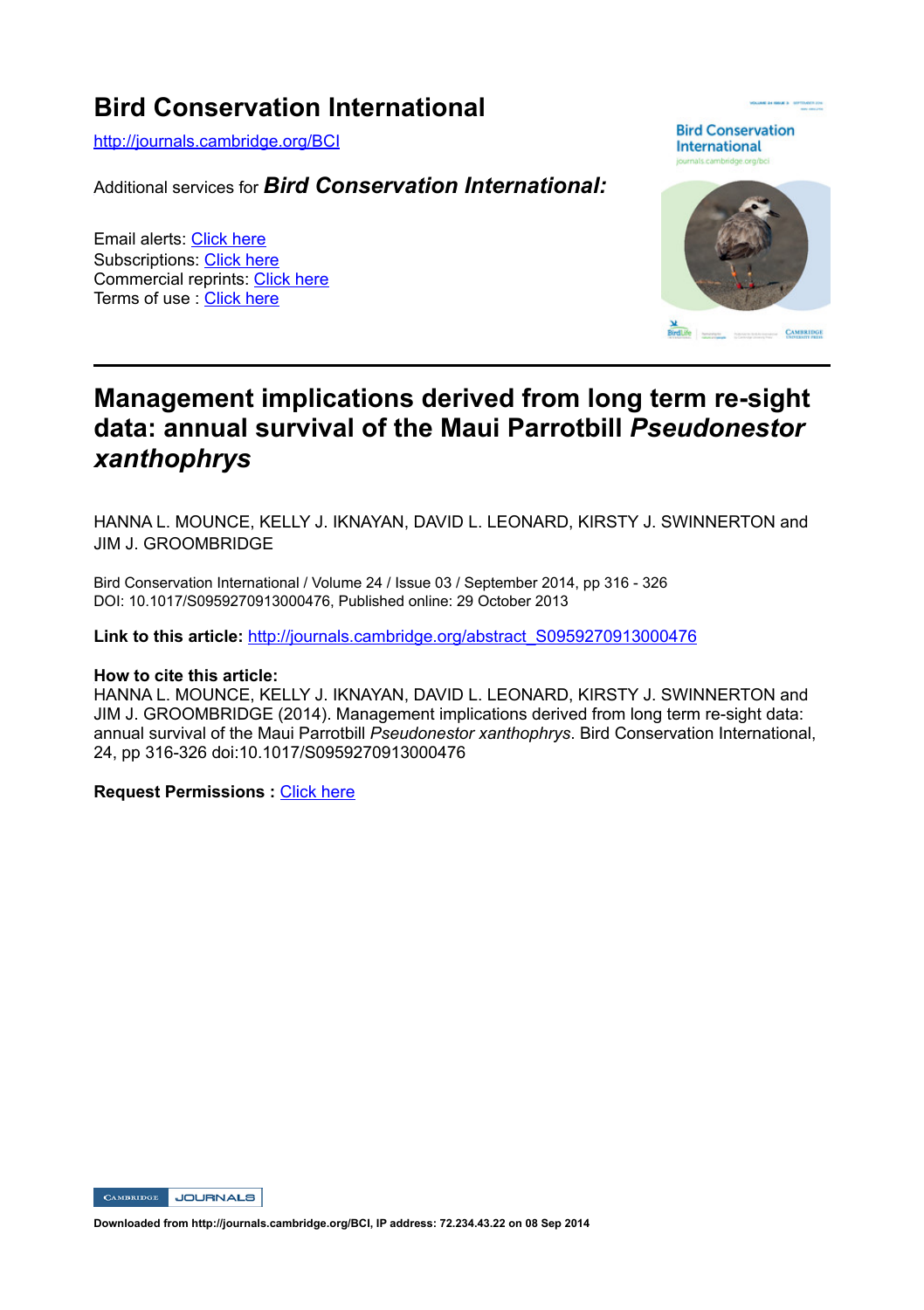# Management implications derived from long term re-sight data: annual survival of the Maui Parrotbill *Pseudonestor xanthophrys*

HANNA L. MOUNCE, KELLY J. IKNAYAN, DAVID L. LEONARD, KIRSTY J. SWINNERTON and JIM J. GROOMBRIDGE

# **Summary**

 The accurate estimation of key demographic parameters is invaluable for making decisions about the management of endangered wildlife but such estimates are often difficult to obtain. Parameters such as species-specific apparent survival rates are an important component in understanding population ecology and informing management decisions. The Maui Parrotbill *Pseudonestor xanthophrys* is a 'Critically Endangered' Hawaiian honeycreeper endemic to the Island of Maui. We used an 18-year encounter history dataset comprising 146 marked individuals to estimate apparent survival between sexes and age classes (juvenile, adult). A difference in survival rates between sexes was strongly supported;  $0.72 \pm 0.04$  for adult females and  $0.82 \pm 0.03$  for adult males. This difference may be a reflection of either reproductive costs or additional risks of incubation and brooding, such as depredation. We also found support for age-biased survival, but limited information for juveniles did not provide a well-supported model fit for our data (juvenile survival =  $0.17 \pm 0.15$ ; adults =  $0.78 \pm 0.02$ ). However, apparent adult survival was similar to that of other Hawaiian passerines (mean  $0.78 \pm 0.03$ ,  $n = 16$ ). These results suggest that efforts to prevent the extinction of this species may benefit from future management strategies focused on increasing female survival such as predator reduction.

# **Introduction**

 Extinction risk is high for many Hawaiian bird species and this situation creates an urgent need for reliable assessment of their density and distribution. The Maui Parrotbill (hereafter parrotbill) *Pseudonestor xanthophrys* is a 'Critically Endangered' insectivorous forest bird endemic to the island of Maui (BirdLife International 2012, U.S. Fish and Wildlife Service 2006). Limited range, combined with small population size and low densities (U.S. Fish and Wildlife Service 2006) put the parrotbill at particular risk of extinction. Like most Hawaiian forest birds, parrotbills are currently limited to high elevation forests that are relatively free of mosquitoes and avian malaria *Plasmodium* sp. (Atkinson and LaPointe 2009, Mountainspring 1987, Scott *et al.* 1986), but these forests are otherwise likely suboptimal habitat (Becker *et al.* 2010 , Simon *et al.* 1997 , U.S. Fish and Wildlife Service 2006). In addition, widespread habitat loss, especially of koa *Acacia koa* forests, the parrotbills' preferred foraging habitat (Perkins 1903 ), has contributed to their current limited distribution on the windward slopes of east Maui (U.S. Fish and Wildlife Service 2006). The depredation of nests, juveniles, and adults also may limit the parrotbill population and, while the cause and importance of depredation is unclear, rodents *Rattus spp.* , feral cats *Felis catus* , and the invasive small Indian mongoose *Herpestes auropunctatus* are present throughout the area where the current population persists (Malcolm *et al.* 2008, Sugihara 1997).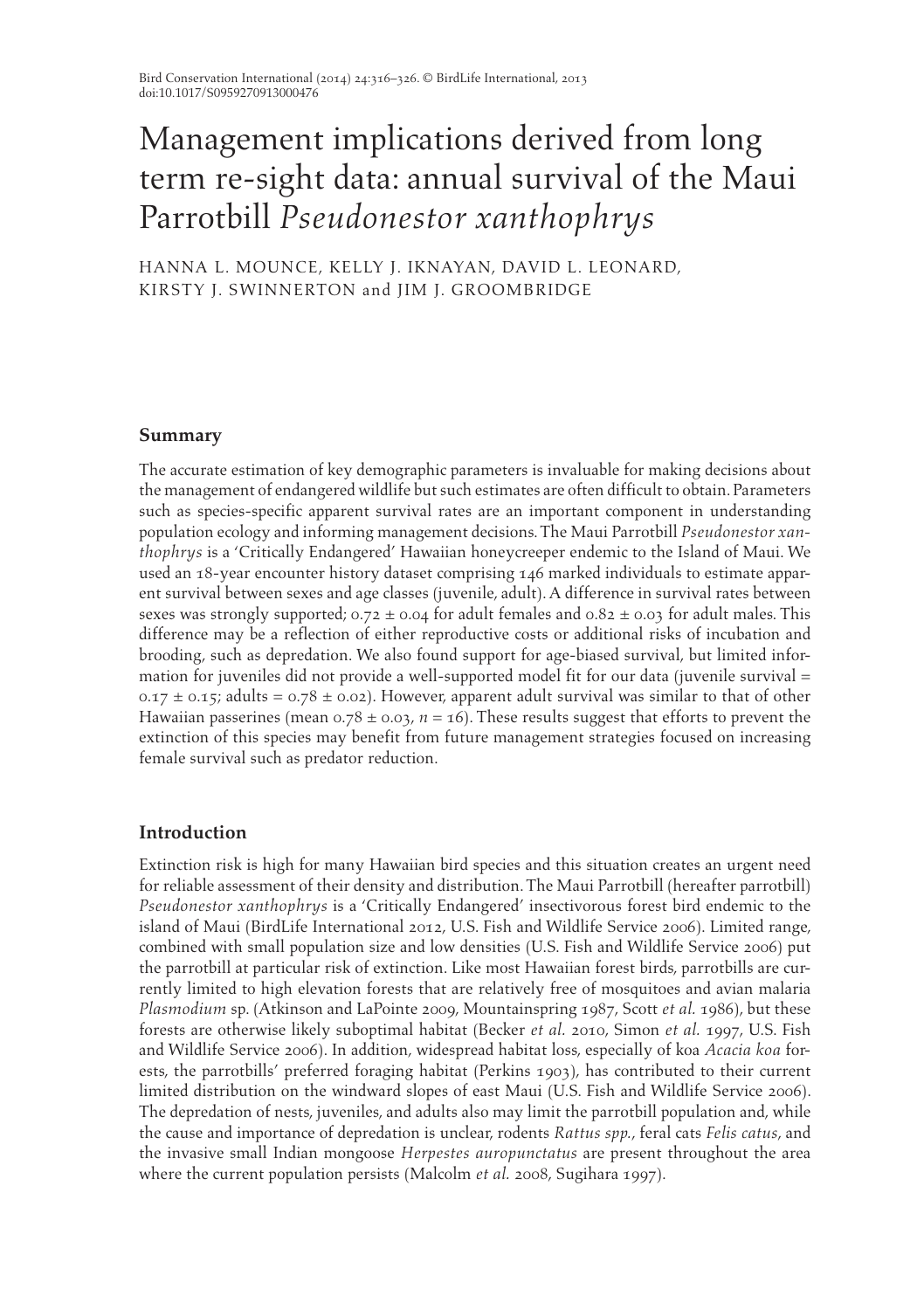Based on the 1980 Hawaii Forest Bird Survey that used island-wide point counts, the Maui Parrotbill population was estimated at  $502 \pm 116$  (Scott *et al.* 1986). As a rare species with low detection rates, more recent surveys have been unable to confirm the stability of the parrotbill population (Gorreson *et al.* 2009). Indeed, Brinck *et al.* (2012) found that the repeated sampling frequencies and number of visits that would be necessary to increase the power of these surveys to detect trends in the parrotbill population would be particularly high and therefore logistically unfeasible. Due to the limitations of these survey efforts for estimating the population size of a rare species, demographic analysis is perhaps the only alternative means for providing a better insight into the population dynamics of the Maui Parrotbill. An understanding of population demography, coupled with an understanding of the factors limiting population growth, is essential for recovering populations of endangered species, designing effective conservation strategies and making informed management decisions (Anders and Marshall 2005). While studies of population dynamics depend heavily on mortality and recruitment rates (Lebreton *et al.* 1993 ), such information is often lacking for endangered species but it is often these same species of conservation focus that would benefit the most from such studies (Beissinger and Westphal 1998).

 Fundamental to population demography is an understanding of the variability in survival among individuals (Eberhardt 1985 , Lack 1954 ). Accurate measurements of population-specific survival are essential for estimating reliable rates of population change, as many models of population dynamics are sensitive to small deviations in estimates of demographic measures (Noon and Sauer 1992 , Porneluzi and Faaborg 1999 , Woodworth 1999 ). Constant effort mist-netting and banding has historically been a common method used to estimate survival rates of passerines (DeSante and Burton 1994 ). This technique is limited by the fact that previously banded individuals are not always recaptured even though they may still be alive (Chase *et al.* 1997 ). Indeed, whether or not a banded bird is subsequently detected is a function of probabilities: survival, emigration and detection. Re-sighting and re-capturing marked individuals has since improved this method for generating the most accurate estimations of survival in forest bird species (Gardali and Nur 2006 , Johnson *et al.* 2006 , Sandercock *et al.* 2000 ). Furthermore, understanding variation in age-specific and sex-specific survival can provide valuable insights to inform the ecology and conservation of a species (Martin 2002, Sandercock et al. 2000).

 Considering the limitations of accurately estimating the population of rare species, accurate demographic data would provide managers with a yardstick to monitor the population trajectory of a species. However, the low densities and few individuals indicative of a rare and endangered species result in mark-recapture studies requiring large amounts of time and effort. In addition, parrotbills inhabit very rugged and remote terrain. Both these characteristics make collecting demographic data a challenge. Indeed, long-term demographic data for rare species inhabiting remote areas are rarely available for managers. Here we improve upon previous demographic estimates for this species (Vetter *et. al* 2012 ) by summarising survival probability of parrotbill in the core of their population range using 18 years of encounter data and we examine differences in age- and sex-specific survival probabilities.

#### **Methods**

#### *Study Area*

 We conducted this study within the Hanawi Natural Area Reserve (NAR) on the windward slope of Haleakala volcano, Maui, Hawaii (Figure 1). Our 180 ha study site extended from 1,600 to 2,100 m in elevation. This study area is located within an 800 ha portion of the reserve, managed by the State of Hawaii and which has been fenced and free from invasive ungulates since 1997; it protects some of the most pristine native forest remaining in Hawaii. The area is mainly a montane wet forest characterised by rugged and steep terrain. Ohia *Metrosideros polymorpha* and olapa *Cheirodendron trigynum* are the dominant canopy species, although subalpine scrub and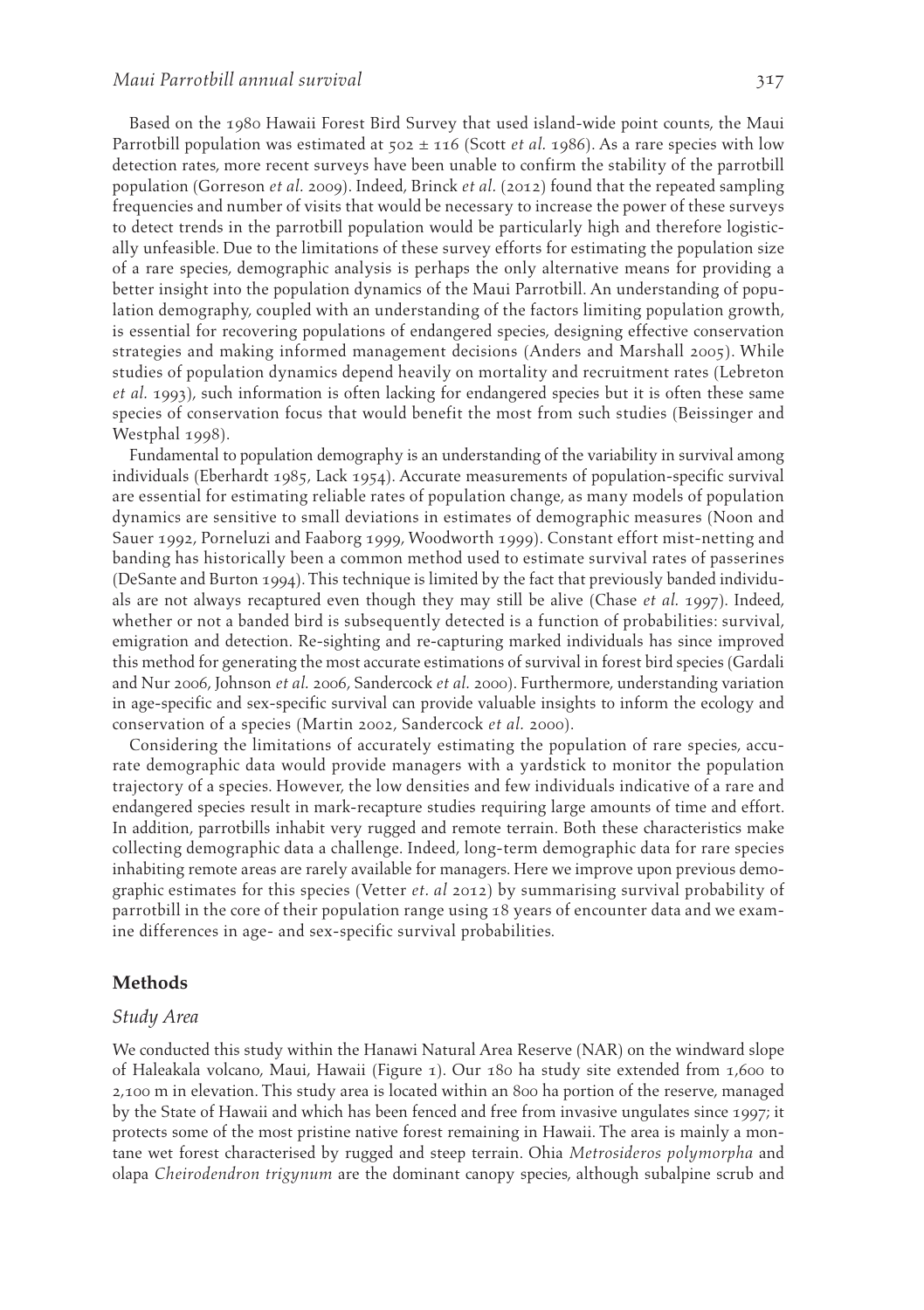

Figure 1. Study area within the Hanawi Natural Area Reserve, east Maui, Hawaii.

subalpine grassland occur at the highest elevations (Jacobi 1989 ). The study site supports the highest known density of Maui Parrotbill (Pratt *et al.* 2009, Scott *et al.* 1986).

#### *Mark-Recapture*

 Mark-recapture was a combination of recapture and re-sight efforts which varied across years, beginning at the higher elevations in 1994–1997 and resuming in 2006–2011 (Simon 1998, Simon *et al.* 2000, 2001, 2002, Berlin *et al.* 2001a, b, Pratt *et al.* 2001) and beginning at the lower elevations in 1998 and continuing through 2011. Recapture and re-sight effort was consistent since banding of parrotbills began with some inter-year variation. Most recapture and re-sight effort has occurred from January to June during the peak of the breeding season.

Banding occurred across two field sites connected by an extensive trail system (Figure 1). Individuals were initially captured in mist-nets and banded with a unique combination of a U.S. Fish and Wildlife Service numbered band and three darvic plastic colored leg bands. To increase the capture rates above that of passive mist net efforts, playbacks were used in areas where unbanded individuals had been located. Once captured, parrotbills were aged and sexed using plumage and morphometric criteria (Berlin *et al.* 2001a). Both passive and targeted banding continued annually in different locations covering each study site. Re-sights were obtained by searching for banded individuals systematically across all trails, during each breeding season, as well as opportunistically in the same areas throughout the rest of the year. Subsequent re-sights were documented along with GPS locations.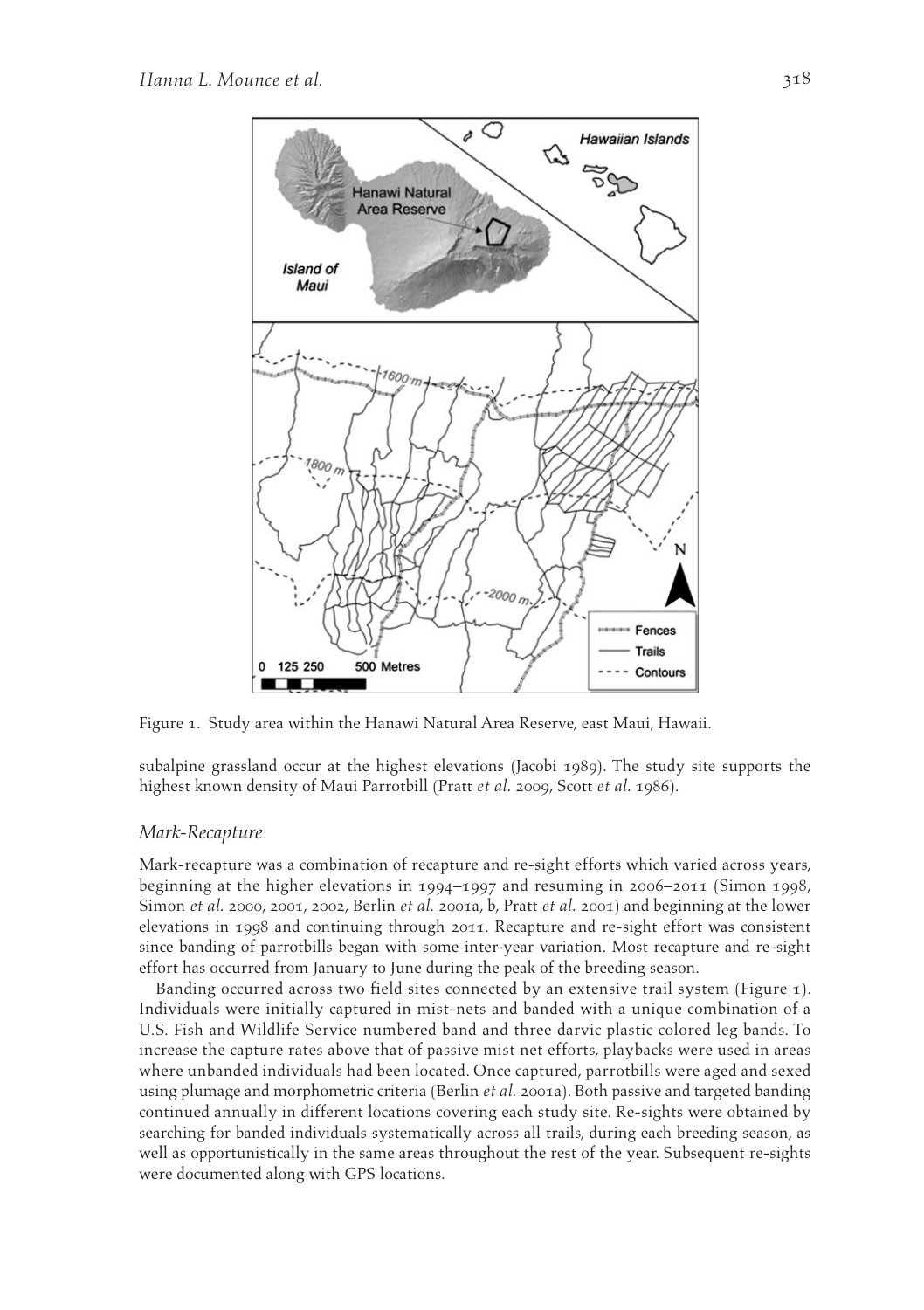#### *Analyses*

 Based on capture, recapture, and re-sight histories from 1994 to 2011 for individually-marked Maui Parrotbill, we used Cormack-Jolly-Seber (CJS) models of live recaptures in program MARK, version 6.0, (White and Burnham 1999) to estimate apparent annual survival  $(\phi)$  and encounter probability  $(\rho)$ . While not explicitly designed for the combination of re-sight and recapture data, CJS is the most appropriate mark-recapture model for this type of data and has been widely used with similar datasets (Nur and Sydeman 1999, Sandercock et al. 2000, Vanderwerf 2009). We used an encounter period of one year given that (i) many individuals were only detected once a year and (ii) that subsequent encounters were often  $10-12$  months apart. Because of the rugged terrain, the fate of subsequently undetected individuals was unknown, thus the sampled population was defined as open and survival estimates represent apparent survival. Using dates for the initial capture, and all subsequent recaptures and re-sights, we compiled an encounter history for each individual across the 18-year period.

 In separate analyses, Maui Parrotbills were grouped by sex (male or female) and age class (juvenile or adult). Hatch-year (HY, juvenile) parrotbills cannot be conclusively sexed and were excluded from the sex-specific analysis. For each analysis, we started with the simplest model in which  $\phi$ and  $\rho$  were both constant. Using standard model notation, this model is represented as  $\phi(.)\rho(.)$  for each model set (Lebreton *et al.* 1992 ).

 Each model was compared with Akaike's Information Criterion corrected for small sample size using the quasi-likelihood adjustment (QAICc), as calculated by program MARK. The model with the lowest QAIC, value was considered to have the best fit (Burnham and Anderson 2002). To test that the arrangement of our data met expectations based on the assumptions underlying the model, we evaluated goodness-of-fit of our global (highest parameterized) model using the program RELEASE GOF provided in program MARK. We adjusted both analyses to the goodness-of-fit calculated value of *ĉ* (variance inflation factor or lack of fit) from 1,000 simulations before model selection. For both age and sex, we present the most parsimonious model and all models with QAICc weight in addition to the null ( $φ(.)p(.)$ ), global ( $φ(g^*t)p(g^*t)$ ), and fully time dependent ( $φ(t)p(t)$ ) models.

#### **Results**

 Between 1994 and 2011, 146 individual Maui Parrotbill were banded in the study area (capture histories can be found in appendices S1 and S2 in the online supplemental materials) and included in the age-specific analysis. Of these, 136 (64 females, 72 males) were included in our sex-specific analysis. Ten were HY birds and were excluded from the sex analysis. The number of individuals recaptured and re-sighted varied each year, an average of 18.11 unique individuals were detected annually.

 The best-fit age-specific and sex-specific models for Maui Parrotbill showed apparent survival that varied with age and sex but was constant across years and showed an encounter probability that varied with time (Table 1, Model 1; Table 2, Model 1; Figure 2). No other models were a reasonable fit for either group. We found strong support for sex-specific differences in survival with males showing higher survival rates than females (males  $0.82 \pm 0.03$ ; females  $0.72 \pm 0.04$ ). We also found juveniles to show lower survival rates than adults (juveniles 0.17  $\pm$  0.15; adults 0.78  $\pm$  0.02) ( Figure 3 ). While our sex-specific model had good fit to the CJS model selected (GOF Test 2 + Test 3  $\chi^2$  = 51.320, df = 57, P-value = 0.687, ĉ = 0.900), our age-specific model did not (GOF Test 2 + Test 3  $\chi^2$  = 56.164, df = 35, P-value = 0.013,  $\hat{c}$  = 1.605) due to insufficient data in the HY group to calculate independent  $\chi^2$  results.

## **Discussion**

 As with most survival studies of an open population, mortality, and emigration cannot be separated and thus survival is likely to be underestimated (Cilimburg *et al.* 2002 ). This effect is especially true in rugged terrain which limits detectability. Even so, adult apparent survival was similar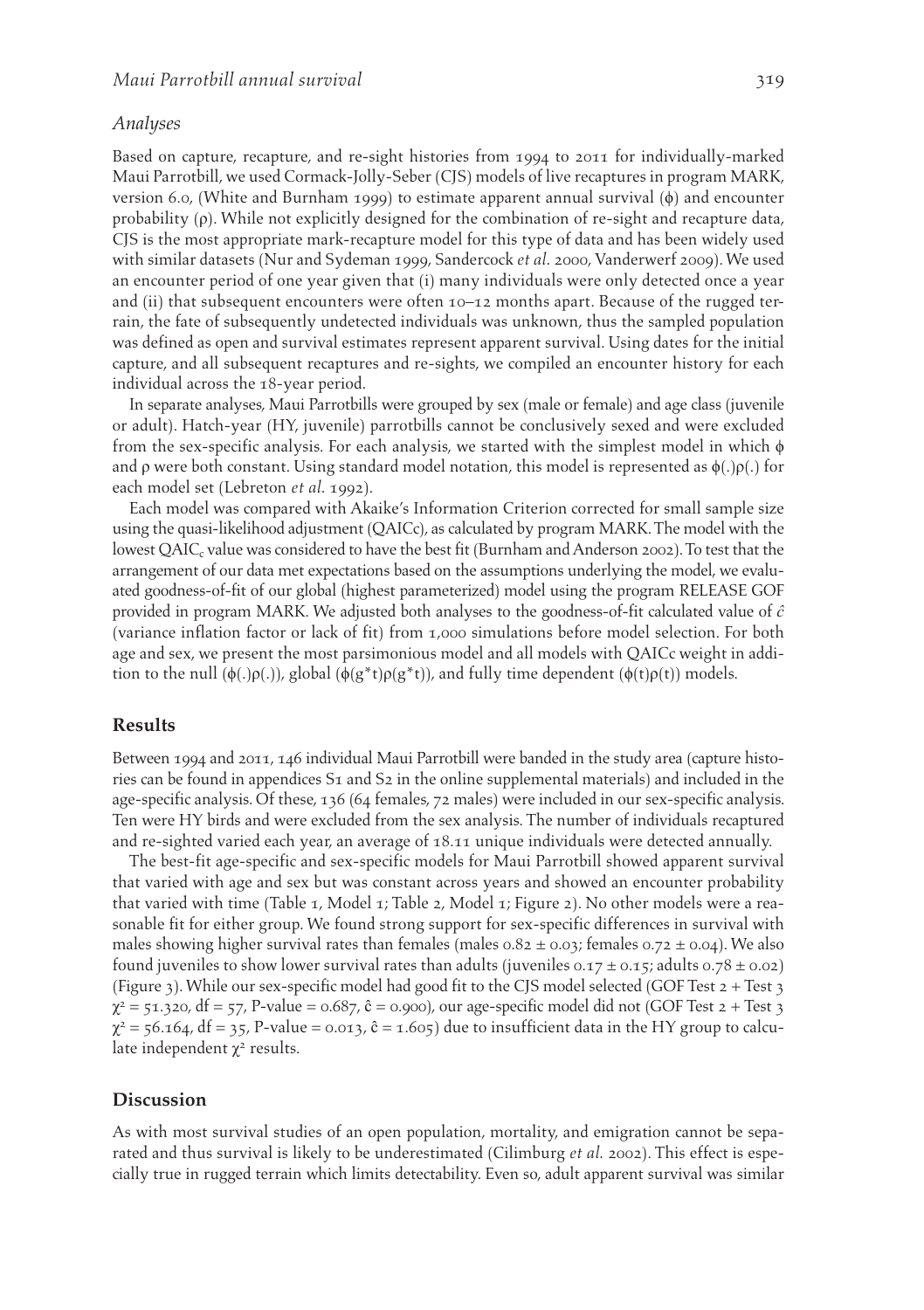Table 1. Apparent survival  $(\phi)$  and encounter probability  $(\rho)$  models for Maui Parrotbill grouped by age (juvenile and adult). Subscripts indicate whether parameters differed among groups (e.g.  $\phi_{\text{ave}}$ ) or time ( $\phi_t$ ) or were constant (φ). Over-dispersion is corrected to 1.605 (ĉ) based on goodness of fit test on global model (φ<sub>age\*t</sub>ρ<sub>age\*t</sub>).  $\Delta Q AIC_c$  is the difference from the best (lowest  $AIC_c$ ) model.  $AIC_c$  weight is the relative likelihood of each model.

| #              | Model                                         | $\triangle$ OAICc | QAICc weight | No. Parameters | Deviance |
|----------------|-----------------------------------------------|-------------------|--------------|----------------|----------|
| $\mathbf I$    | $\Phi_{\text{age}}\rho_{\text{t}}$            |                   | 0.8756       | 19             | 153.1149 |
| 2              | $\Phi \cdot \rho_t$                           | 4.6759            | 0.0845       | 18             | 160.1123 |
| 3              | $\Phi_{\text{age}}\rho$ .                     | 7.5464            | 0.0201       | 3              | 195.6714 |
| $\overline{4}$ | $\Phi$ <sub>.</sub> $\rho_{\text{age}}$       | 8.8355            | 0.0156       |                | 196.9604 |
| 5              | $\Phi_{\text{age}}\rho_{\text{age}}$          | 9.4988            | 0.0076       | 4              | 195.5618 |
| 6              | $\Phi_{\rho}$                                 | 12.5860           | 0.0016       | 2              | 202.7570 |
|                | $\Phi_{t}\rho_{t}$                            | 39.1413           | 0.0000       | 33             | 157.6439 |
| 8              | $\Phi_{\text{age}^*t}$ $\rho_{\text{age}^*t}$ | 47.3016           | 0.0000       | 48             | 149.6518 |

to that of other Hawaiian avifauna; Akohekoke *Palmeria dolei* show the highest annual survival of any Hawaiian passerine at 0.95 (Simon *et al.* 2001 ) but the average annual adult survival of 16 Hawaiian passerines averaged  $0.78 \pm 0.03$  (Pratt *et al.* 2009, Woodworth and Pratt 2009). Conversely, juvenile apparent survival was lower than expected. Although the greater dispersal of young can contribute to differences in adult and juvenile survival (Greenwood and Harvey 1982), juvenile parrotbill survival was lower than that demonstrated for other Hawaiian birds. Woodworth and Pratt (2009) reported that the average annual juvenile survival of 13 other Hawaiian passerines was  $0.32 \pm 0.03$ . However, the juvenile parrotbill survival estimate was based on only 10 individuals, which contributes to the large standard error and only a moderate fit to our CJS model. While acknowledging that our estimate lacks precision, juvenile parrotbill survival is certainly lower than that of adults and it would not be surprising if juvenile survival of this species is particularly low. Unpublished data on territory occupancy in the Hanawi study site indicates that most available habitat is occupied. Young birds may be forced into poorer quality habitat, limiting their chances of survival. Although, we currently have little information on juvenile dispersal, and a larger sample size is necessary for a more precise survival estimate, it should be noted that the juvenile individuals included in Vetter *et al.* ( 2012 ) were never re-sighted in the subsequent years of this study. The lack of detection for any of these juvenile individuals in the years that followed, combined with high estimates of juvenile survival during years of low detection probability early on in this study, accounts for the large difference in juvenile survival estimates between the two datasets (Figure 4). Several re-sights of juvenile individuals during years of low overall detection probabilities artificially inflated the early juvenile survival estimates used in Vetter *et al.* ( 2012 ). We appreciate that both datasets are still sparse in their data on juvenile individuals but given that none of the juveniles marked during the years of high detection probabilities were seen again, we believe that this brought the average juvenile survival down to a more representative value.

Table 2. Apparent survival ( $\phi$ ) and encounter probability ( $\rho$ ) models for Maui Parrotbill grouped by sex (juvenile birds omitted). Subscripts indicate whether parameters differed among groups (e.g.  $\phi_{sex}$ ) or time ( $\phi_t$ ) or were constant ( $\phi$ ). Data under-dispersed ( $\hat{c}$  = 0.900) based on goodness-of-fit test on global model ( $\phi_{sex^*t}$ ),  $\hat{c}$  left at 1.00.  $\Delta Q AIC_c$  is the difference from the best (lowest AIC<sub>c</sub>) model. AIC<sub>c</sub> weight is the relative likelihood of each model.

| #                                          | Model                                                                                                         | <b>AOAICc</b>                | QAICc weight                         | No. Parameters      | Deviance                                     |
|--------------------------------------------|---------------------------------------------------------------------------------------------------------------|------------------------------|--------------------------------------|---------------------|----------------------------------------------|
| $\tau$<br>$\overline{2}$<br>$\overline{4}$ | $\Phi_{\text{sex}}\rho_{\text{t}}$<br>$\Phi \cdot \rho_t$<br>$\Phi_{\cdot}$ $\rho_{\cdot}$<br>$\Phi_t \rho_t$ | 2.6782<br>55.8461<br>34.1433 | 0.7923<br>0.2077<br>0.0000<br>0.0000 | 19<br>18<br>2<br>32 | 349.9260<br>354.9384<br>442.9450<br>351.8188 |
|                                            | $\Phi_{\text{sex}*t}$ $\rho_{\text{sex}*t}$                                                                   | 92.2258                      | 0.0000                               | 64                  | 311.8119                                     |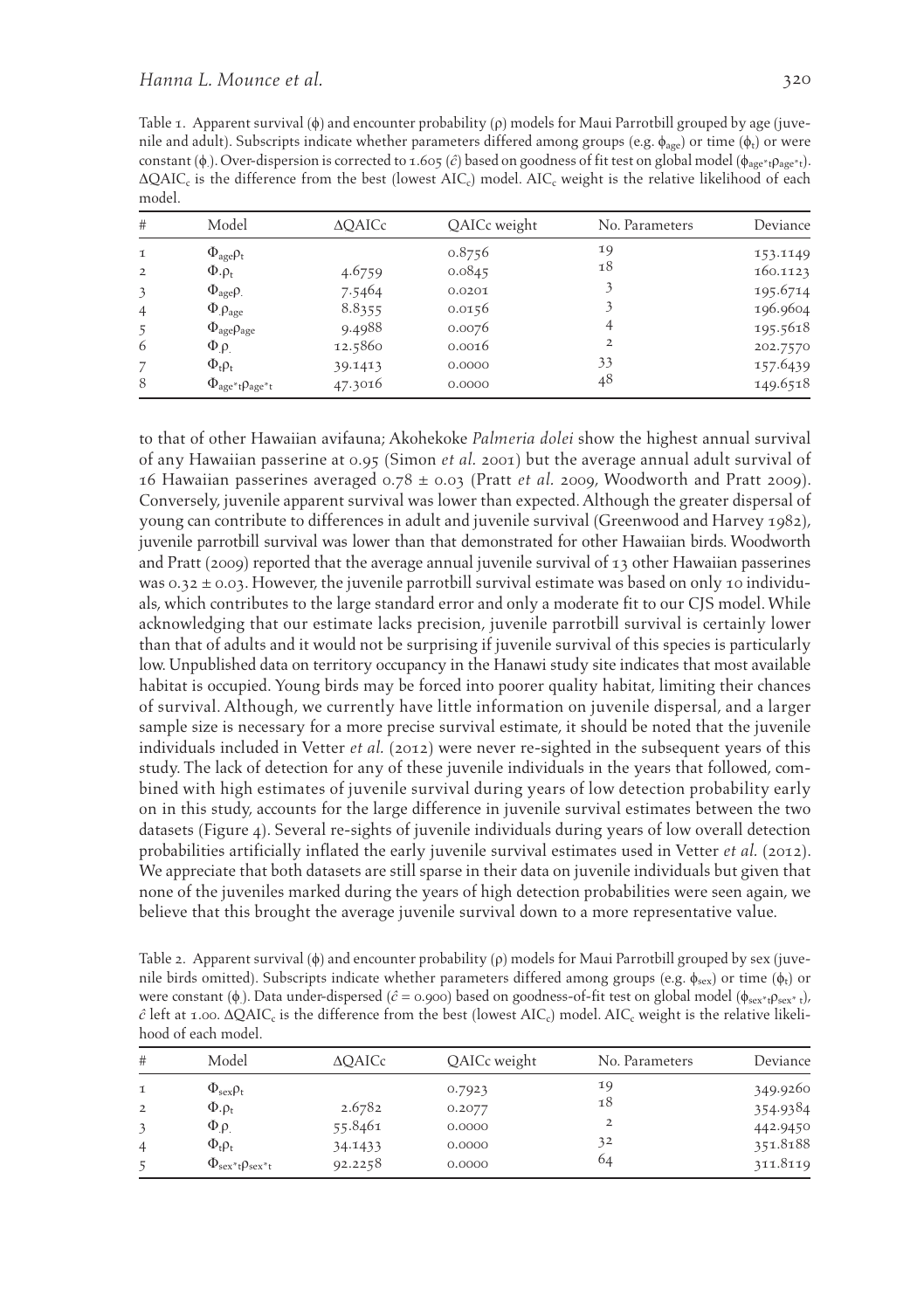

 Figure 2. Encounter probability variation in Maui Parrotbill survival analyses by age (a) and sex (b). Error bars indicate standard error for each year 1995–2010.

 Vetter *et al.* ( 2012 ) also did not detect strong differences in apparent survival between male and female parrotbills. As both analyses were conducted using similar methods, the increased detection probability in the survey years 2008–2011 in this study provided a more robust sample with which to demonstrate the sex-specific apparent survival. We found that Maui Parrotbill maintain strong pair bonds throughout the year and are often seen together. We found little bias for sexspecific encounter probabilities and re-sights were nearly evenly distributed between the sexes (females 410, males 465). Additionally, if we consider the  $\Phi_{\text{sex,} \rho_{\text{sex}}}$  model (QAICc weight = 0.000), and assume that sex-specific encounter rates had a larger effect than the models suggested, males had a detection probability of 0.457 ( $\pm$  0.043) and females 0.666 ( $\pm$  0.060). As with many species, the difference in apparent survival between males and females is more likely a result of higher reproductive costs for females, a higher rate of depredation, and/or higher emigration rates. While we can only speculate on the latter due to a lack of data, females do incur high energetic demands associated with egg production and incubation and have a higher risk of being depredated on the nest (Fontaine and Martin 2006, Ghalambor and Martin 2001, Nur 1998). Although female parrotbills alone incubate eggs and brood nestlings, the cost of reproduction for females may be similar to the cost to males of establishing and defending territories as well as provisioning females and offspring. Owens and Bennett ( 1994 ) found that provisioning chicks can have a higher direct mortality cost to adults than nest building and incubation. In parrotbills, higher female mortality is more likely the result of higher rates of depredation. Rodents *Rattus* spp. are predators of native island birds and have been documented depredating incubating and brooding females (Atkinson 1977 , Moors *et al.* 1992 , Robertson *et al.* 1994 ). In Hawaii, rats are responsible for the high female mortality in the Oahu Elepaio *Chasiempis ibidis* (Vanderwerf and Smith 2002 ) and may account for the sex-specific survival difference noted in the parrotbill.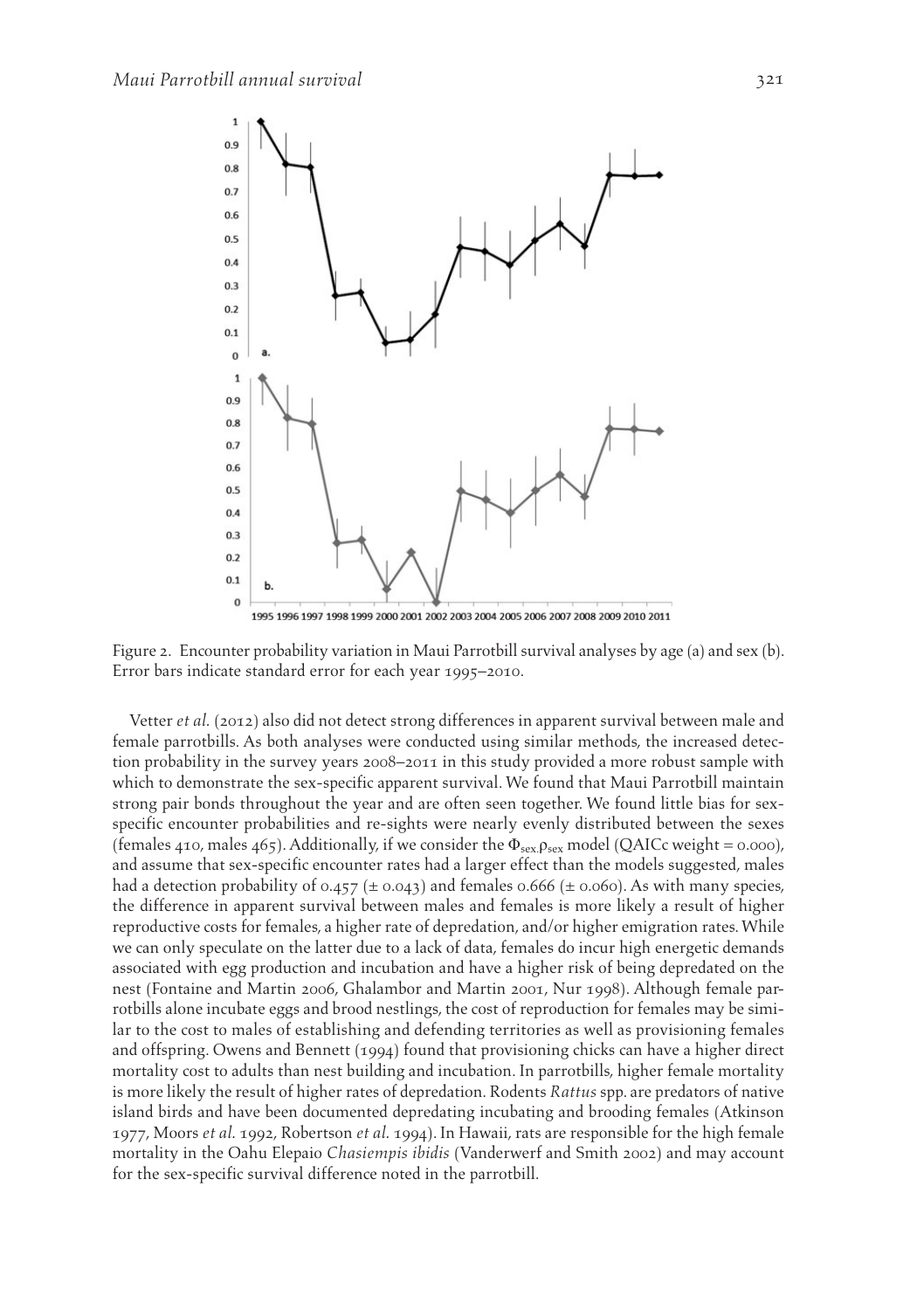

 Figure 3. Apparent survival probability in Maui Parrotbill by sex (a) and age (b). Error bars indicate standard error for each individual group.

 Our highest selected models all incorporated a detection probability that varied considerably through time. Annual survey effort was influenced by the remoteness of our field sites and the rugged terrain. Access to the study area (by helicopter and on foot) was typically influenced by weather. Poor weather further influenced the probability of detecting individuals as re-sighting individuals



 Figure 4. Apparent survival for juvenile Maui Parrotbill varied much more through time than did adult apparent survival illustrating the limitations of using a smaller dataset may distort the results to suggest higher juvenile survival.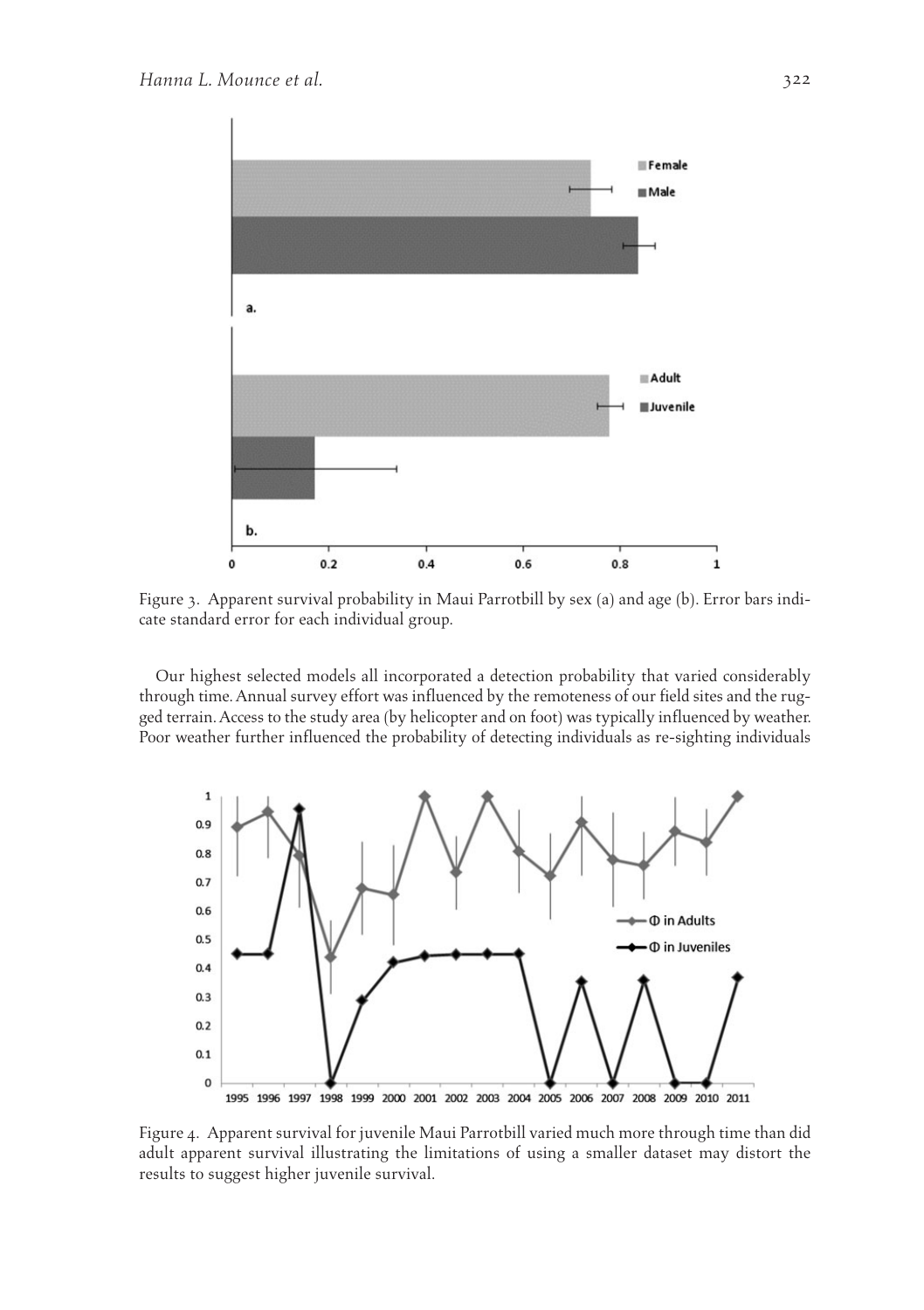in rain or mist was difficult. Despite uneven detection probabilities, the differences in survival estimates between this study and Vetter *et al.* ( 2012 ) illustrates the importance of long-term datasets for rare and cryptic species as well as those which may provide a scarcity of data within any period of years. We analysed just the 2003–2011 datasets using the same methodologies to better understand the differences between these two studies. While the first portion of this dataset used in Vetter *et al.* ( 2012 ) may have overestimated juvenile survival and was not able to resolve sex-based differences in apparent survival, the same is true of the latter half of the dataset when considered independently. Although these years had very high detection probabilities associated with them, and found similarly low juvenile survival, this subset of data had unresolved model rankings.

 Our results suggest that conservation management focused on increasing female (and possibly juvenile) survival would likely benefit the recovery of the Maui Parrotbill population. Male survival would appear to be high for a small passerine, but although not necessarily so for a tropical species (see Vanderwerf 2009 ). Landscape-scale rodent control would likely benefit the parrotbill and other native forest birds on Maui. Female survival of the Oahu Elepaio has been shown to increase following rodent control (Vanderwerf and Smith 2002 ). Other strategies could include intensive management such as supplementary feeding. Food supplementation has been a successful strategy in recovering endangered birds including the San Clemente Loggerhead Shrike *Lanius ludovicianus mearnsi* (Heath *et al.* 2008 ), Florida Scrub Jay *Aphelocoma coerulescens* (Schoech *et al.* 2008 ), Hihi *Notiomystis cincta* (Castro *et al.* 2003 ), and Kakapo *Strigops habroptila* (Clout *et al.* 2002) and has served as a short-term measure to support populations while longer-term habitat restoration occurs.

 Finally, restoring high elevation forests that are buffered from extreme weather and that have a high abundance of koa trees may provide the greatest opportunity to increase the parrotbill population size (Becker *et al.* 2010 , Simon *et al.* 1997 , U.S. Fish and Wildlife Service 2006). More data may be able to resolve our juvenile survival estimates for this model. If juvenile survival is indeed low as a result of all suitable habitats being already occupied, the addition of new high quality habitat may be the only management strategy capable of increasing juvenile survival. Currently 1,100 ha of mesic koa forest is being restored on leeward east Maui, possibly the single most significant conservation action taken for the parrotbill since the exclusion of feral ungulates from Hanawi in 1997. Experimental releases of Maui Parrotbill into this habitat are scheduled to occur in the next five years.

#### **Supplementary Material**

The supplementary materials for this article can be found at journals.cambridge.org/bci.

## **Acknowledgements**

 This study was conducted by the Maui Forest Bird Recovery Project, a project administered and funded by the Pacific Cooperative Studies Unit, University of Hawaii, the State of Hawaii Department of Land and Natural Resources, Division of Forestry and Wildlife, and the U.S. Fish and Wildlife Service. The Division of Forestry and Wildlife, and the Pacific Island Office of the U.S. Fish and Wildlife Service provided scientific input, access into the Hanawi Natural Area Reserve and the required state and federal permits. We would like to thank the following partners for logistical support and access to their properties: the Hawaii Natural Area Reserves System Commission, Haleakala National Park, Haleakala Ranch, The Nature Conservancy, Tri-Isle RC and D, Pacific Helicopters, and Windward Aviation. We would like to thank Thane Pratt, John Simon, Paul Baker, and Stuart Pimm for use of their banding and re-sight data. We are grateful to Rick Camp and the Hawaii Forest Bird Interagency Database Project for providing population estimates and densities from historical and recent bird surveys. This manuscript was greatly improved by the help of Eben Paxton and one anonymous reviewer. Finally, we thank all of the seasonal biologists who assisted in the strenuous data collection for this study.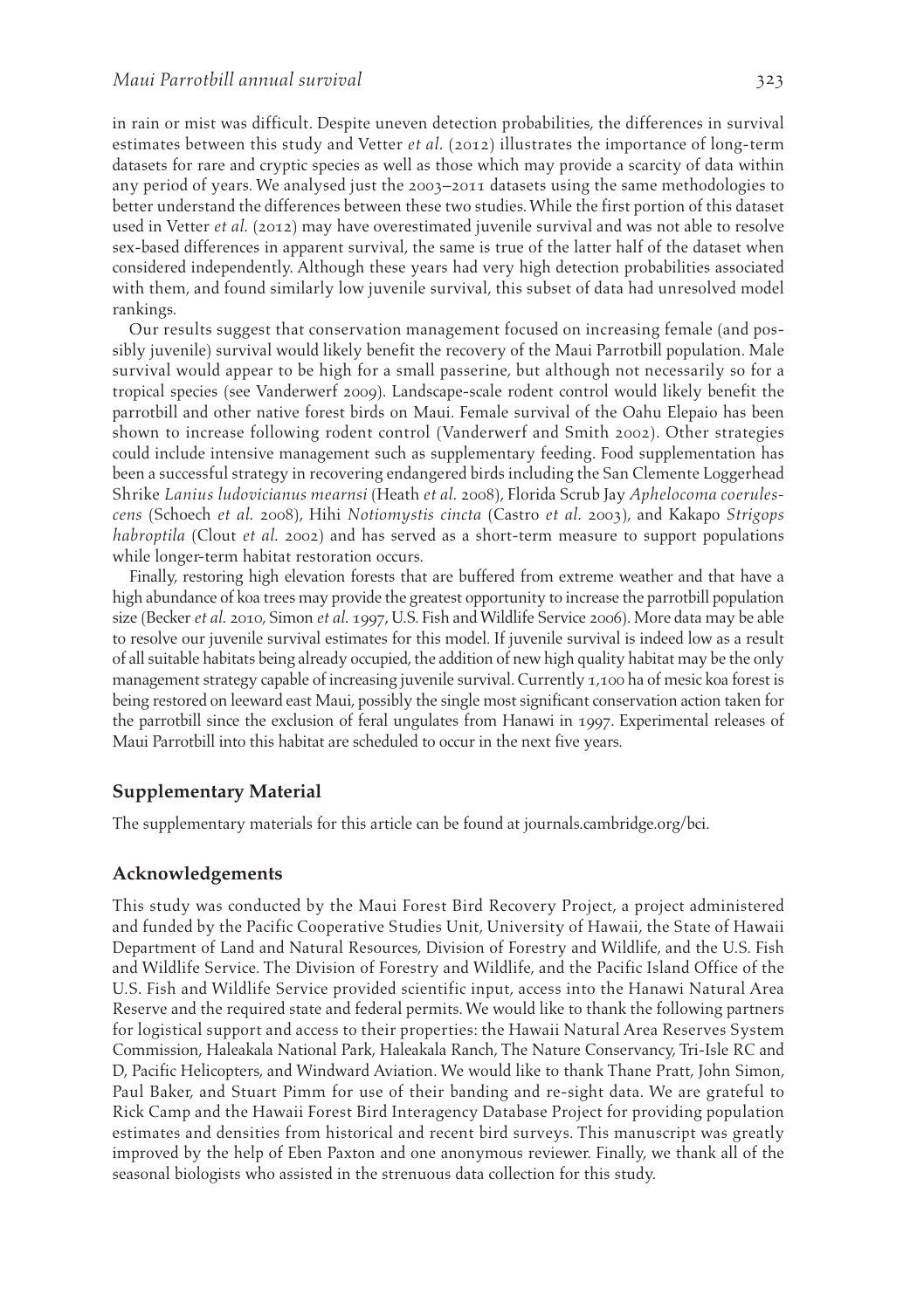## **References**

- Anders, A. D. and Marshall, M. R.  $(2005)$  Increasing the accuracy of productivity and survival estimates in assessing landbird population status . *Conserv. Biol.* 19 : 66 – 74 .
- Atkinson, C. T. and LaPointe, D. A. (2009) Ecology and pathogenicity of avian malaria and pox. Pp 234-252 in *Conservation biology of Hawaiian forest birds: Implications for island avifauna* . Reston, Virginia : Yale University Press.
- Atkinson, I. A. E. (1977) A reassessment of factors, particularly *Rattus rattus* , that influenced the decline of endemic forest birds in the Hawaiian Islands. *Pacific Sci.* 31: 109-133.
- Becker, C. D., Mounce, H. L., Rassmussen, T. A., Rauch-Sasseen, A., Swinnerton, K. J. and Leonard, D. L. (2010) Nest success and parental investment in endangered Maui Parrotbill (*Pseudonestor xanthophrys*) with impacts for recovery . *Endangered Species Res.* N278: 189-194.
- Beissinger, S. R. and Westphal, M. I. (1998) On the use of demographic models of population viability in endangered species management. *J. Wildl. Manage.* 62: 821-841.
- Berlin, K. E., Simon, J. C., Pratt, T. K., Baker, P. E. and Kowalsky, J. R. (2001a) Age and sex determination of the Maui Parrotbill . *J. Field Ornithol.* 72: 12-21.
- Berlin, K. E., Simon, J. C., Pratt, T. K., Kowalsky, J. R. and Hotfield, J. S. (2001b) Akohekohe response to flower availability: seasonal abundance, foraging, breeding, and molt. *Stud. Avian Biol.* 22: 202-212.
- BirdLife International ( 2012 ) *Pseudonestor xanthophrys* . In IUCN 2012. *IUCN Red List of threatened species* . Version 2012.2 , www. iucnredlist.org. Downloaded on 27 May 2013.
- Brinck, K. W., Camp, R. J., Gorresen, P. M., Leonard, D. L., Mounce, H. M., Iknayan, K. J. and Paxton, E. H. (2012) 2011 Kiwikiu (Maui Parrotbill) and Maui Alauahio abundance estimates and the effect of sampling effort on power to detect a trend. University of Hawaii at Hilo: Hawaii Cooperative Studies Unit (Technical Report HCSU-035) .
- Burnham, K. P. and Anderson, D. R. (2002) *Model selection and multimodel inference: A practical information-theoretic approach* . New York, NY: Springer-Verlag.
- Castro, I., Brunton, D. H., Mason, K. M., Ebert, B. and Griffiths, R. (2003) Life history traits and food supplementation affect productivity in a translocated population of the endangered Hihi (Stitchbird, *Notiomystis cincta* ) . *Biol. Conserv.* 114 :  $271 - 280.$
- Chase, M. K., Nur, N. and Geupel, G. R. (1997) Survival, productivity, and abundance in a Wilson's Warbler population . *Auk* 114 :  $354 - 366.$
- Cilimburg, A. B., Lindberg, M. S., Tewksbury, J. J., Hejl, S. J. and Thompson, F., III. (2002) Effects of dispersal on survival probability of adult yellow warblers (Dendroica petechia). Auk 119: 778-789.
- Clout, M. N., Elliott, G. P. and Robertson, B. C. ( 2002 ) Effects of supplementary feeding on the offspring sex ratio of kakapo: a dilemma for the conservation of a polygynous parrot. *Biol. Conserv.* 107: 13-18.
- DeSante, D. F. and Burton, K. M. (1994) The monitoring avian productivity and survivorship (MAPS) program third annual report (1992) . *Bird Populations* 2 : 62 – 89 .
- Eberhardt, L. L.  $(1985)$  Assessing the dynamics of wild populations . *J. Wildl. Manage.* 49: 997-1012.
- Fontaine, J. J. and Martin, T. E. (2006) Parent birds assess nest predation risk and adjust their reproductive strategies . *Ecol. Lett.* 9 :  $428 - 434.$
- Gardali, T. and Nur, N. (2006) Site-specific survival of Black-Headed Grosbeaks and Spotted Towhees at four sites within the Sacramento Valley, California . *Wilson J. Ornithol.* 118 : 178-186.
- Ghalambor, C. K. and Martin, T. E.  $(2001)$  Fecundity-survival trade-offs and parental risk-taking in birds. Science 292: 494-497.
- Gorreson, P. M., Camp, R. J., Reynolds, M. H., Woodworth, B. L. and Pratt, T. K. (2009) Status and trends of native Hawaiian songbirds. Pp. 108-136 in *Conservation biology of Hawaiian forest birds: Implications for island avifauna*. Reston, Virginia: Yale University Press.
- Greenwood, P. J. and Harvey, P. H. (1982) The natal and breeding dispersal of birds . *Annu. Rev. Ecol. Systemat.* 13: 1-21.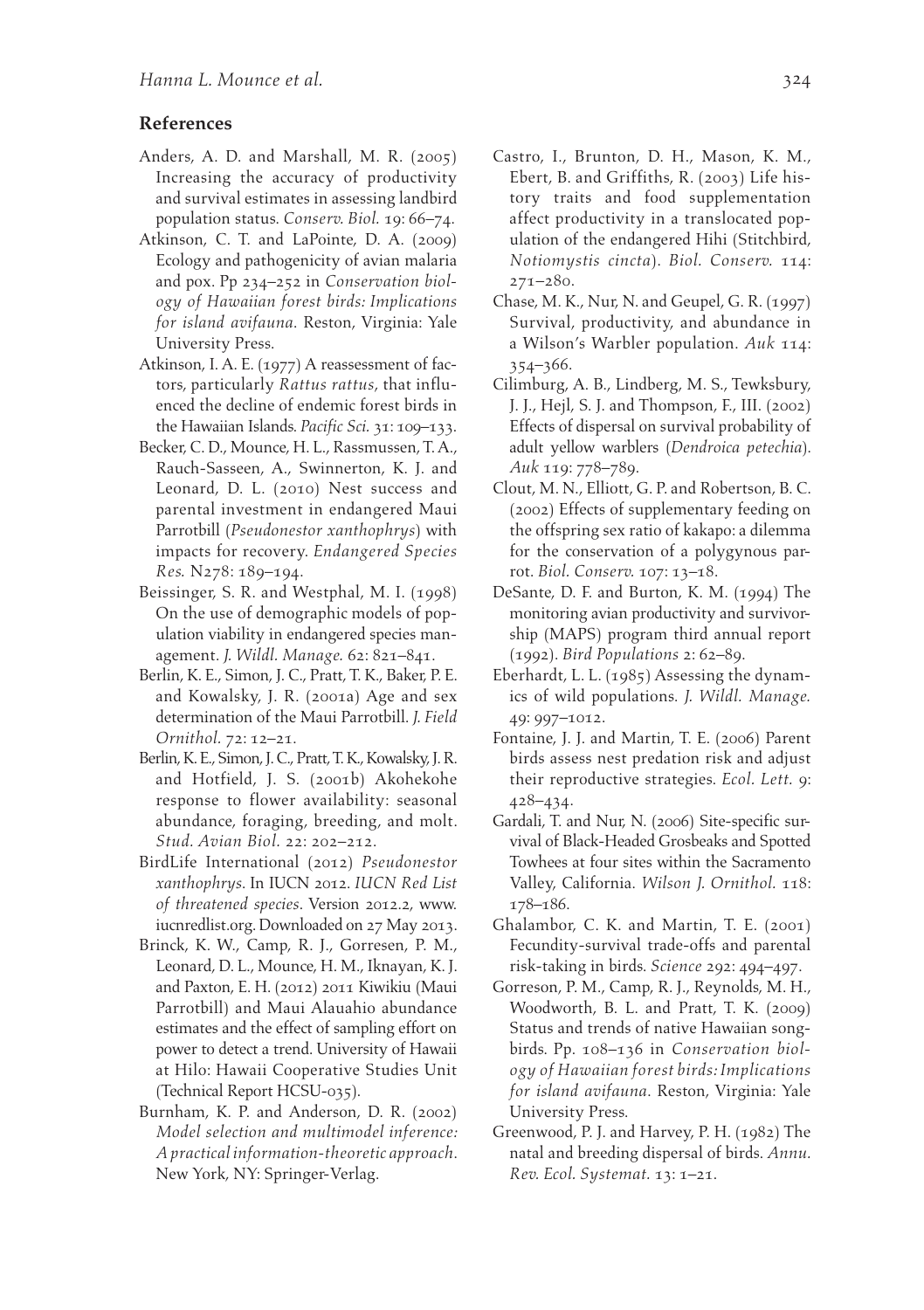- Heath, S. R., Kershner, E. L., Cooper, D. M., Lynn, S., Turner, J. M., Warnock, N., Farabaugh, S., Brock, K. and Garcelon, D. K. ( 2008 ) Rodent control and food supplementation increase productivity of endangered San Clemente Loggerhead Shrikes ( *Lanius ludovicianus mearnsi* ) . *Biol. Conserv.* 141 :  $2506 - 2515$ .
- Jacobi, J. D. (1989) Vegetation maps of the upland plant communities on the islands of Hawai'i, Maui, Moloka'i, and Lana'i. University of Hawaii: Cooperative National Park Resources Study Unit (Technical Report no. 68) .
- Johnson, M. D., Sherry, T. W., Holmes, R. T. and Marra, P. P. (2006) Assessing habitat quality for a migratory songbird wintering in natural and agricultural habitats . *Conserv. Biol.* 20: 1433-1444.
- Lack, D. (1954) *The natural regulation of animal numbers* . Oxford, UK : Clarendon Press.
- Lebreton, J., Burnham, K. P., Clobert, J. and Anderson, D. R. (1992) Modelling survival and testing biological hypotheses using marked animals: a unified approach with case studies. *Ecol. Monogr.* 62: 67-118.
- Lebreton, J., Pradel, R. and Clobert, J. (1993) The statistical analysis of survival in animal populations. *Trends Ecol. Evol.* 8: 91-95.
- Malcolm, T. R., Swinnerton, K. J., Groombridge, J. J., Sparklin, B. D., Brosius, C. N., Vetter, J. P. and Foster, J. T. (2008) Ground-based rodent control in a remote Hawaiian rainforest on Maui. *Pacific Conserv. Biol.* 14: 206-214.
- Martin, T. E. (2002) A new view of avian lifehistory evolution tested on an incubation paradox . *Proc. Roy. Soc. London: Biol. Sci.* 269: 309-316.
- Moors, P. J., Atkinson, I. A. E. and Sherley, G. H. (1992) Reducing the rat threat to island birds. *Bird Conserv. Internatn.* 2:  $279 - 286$ .
- Mountainspring, S. (1987) Ecology, behavior, and conservation of the Maui Parrotbill. *Condor* 89: 24-39.
- Noon, B. R. and Sauer, J. R. (1992) Population models for passerine birds: structure, parameterization, and analysis. Pp.  $441 - 464$  in D. R. McCullough and R. H. Barrett, eds. *Wildlife 2001: Populations*. The Netherlands: Springer.
- Nur, N. (1998) The cost of reproduction in birds: an examination of the evidence. Ardea 76:  $151 - 162$ .
- Nur, N. and Sydeman, W. J. (1999) Survival, breeding probability and reproductive success in relation to population dynamics of Brandt's Cormorant *Phalacrocorax penicillatus*. *Bird Study* 46: S92-103.
- Owens, I. P. F. and Bennett, P. M.  $(1994)$  Mortality costs of parental care and sexual dimorphism in birds . *Proc. Roy. Soc. London: Biol. Sci.* 257: 1-8.
- Perkins, R. C. L. (1903) Vertebrata. Pp. 365-466 in D. Sharp , ed. *Fauna Hawaiiensis* . Cambridge, UK: Cambridge University Press.
- Porneluzi, P. A. and Faaborg, J. (1999) Seasonlong fecundity, survival, and viability of ovenbirds in fragmented and unfragmented landscapes. *Conserv. Biol.* 13: 1151-1161.
- Pratt, T. K., Atkinson, C. T., Banko, P. C., Jacobi, J. D. and Woodworth, B. L. (2009) *Conservation biology of Hawaiian forest birds: Implications for island avifauna* . Reston, Virginia: Yale University Press.
- Pratt, T. K., Simon, J. C., Farm, B. P., Berlin, K. E. and Kowalsky, J. R. (2001) Home range and territoriality of two Hawaiian honeycreepers, the Akohekohe and Maui Parrotbill. Condor 103: 746-755.
- Robertson, H. A., Hay, J. R., Saul, E. K. and McCormack, G. V. (1994) Recovery of the Kakerori: and endangered forest bird of the Cook Islands. *Conserv. Biol.* 8: 1078-1086.
- Sandercock, B. K., Beissinger, S. R., Stoleson, S. H., Melland, R. R. and Hughes, C. R. ( 2000 ) Survival rates of a neotropical parrot: implications for latitudinal comparisons of avian demography. *Ecology* 81: 1351-1370.
- Schoech, S. J., Bridge, E. S., Boughton, R. K. and Reynolds, S. J. (2008) Food supplementation: A tool to increase reproductive output? A case study in the threatened Florida Scrub-Jay. *Biol. Conserv.* 141: 162-173.
- Scott, J. M., Mountainspring, S., Ramsey, F. L. and Kepler, C. B. (1986) Forest bird communities of the Hawaiian Islands: Their dynamics, ecology, and conservation . *Stud. Avian Biol.* 9: i-xii.
- Simon, J. C. (1998) Nest relocation using PVC "spotters". *J. Field Ornithol.* 69: 644–646.